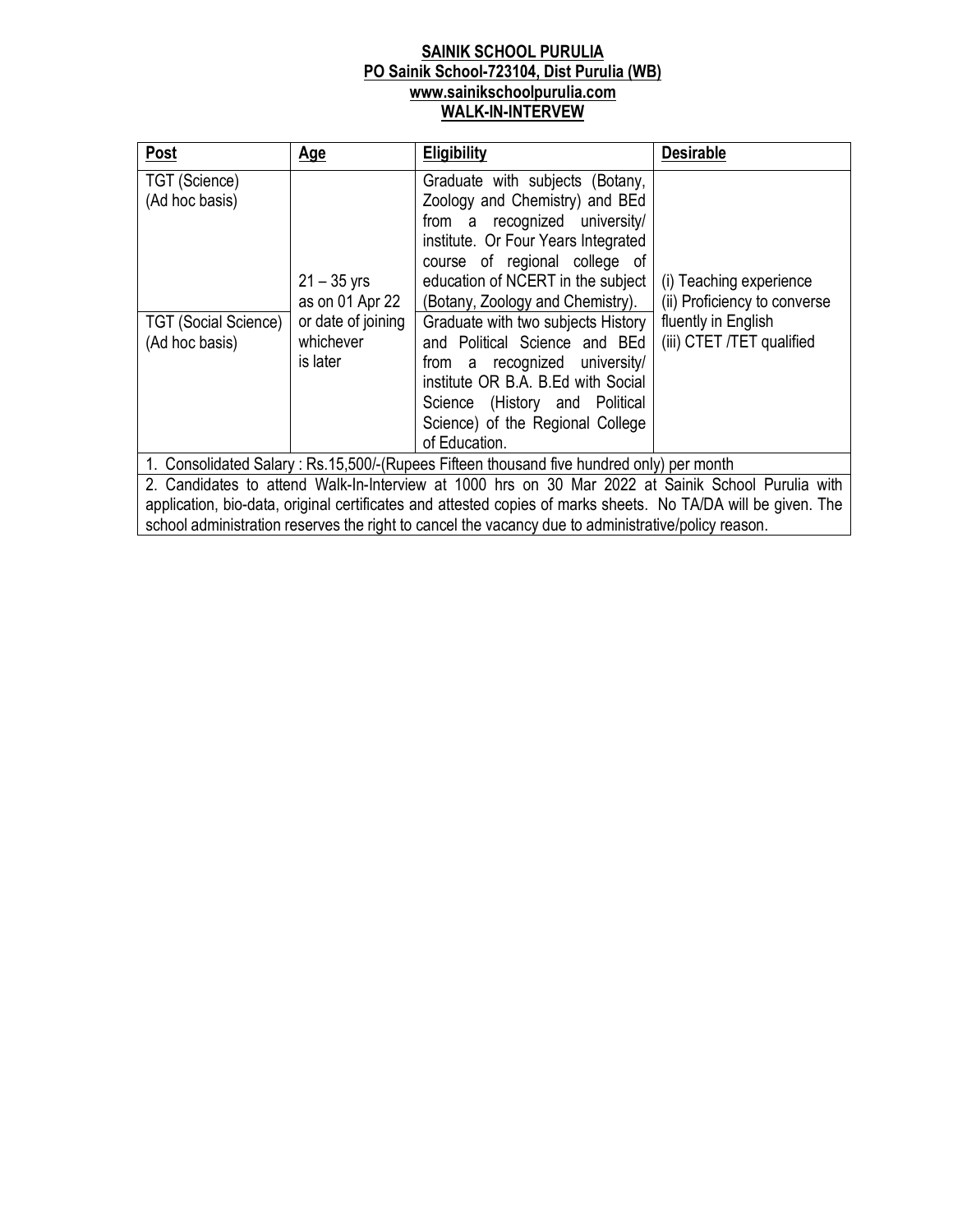## **APPLICATION FOR THE POST OF TGT (SCIENCE) AND TGT (SOCIAL SCIENCE) FOR SAINIK SCHOOL PURULIA (WB)**

| 1.               | <b>NAME</b>                                                     |                                      |                           |                                 |          |           |
|------------------|-----------------------------------------------------------------|--------------------------------------|---------------------------|---------------------------------|----------|-----------|
|                  | (In capital letters)                                            |                                      |                           |                                 |          |           |
| 2.               | Father's Name                                                   |                                      |                           |                                 |          |           |
| 3.               | Mother's Name                                                   |                                      |                           |                                 |          | (PHOTO)   |
| 4.               | <b>Permanent Address</b>                                        | Road/Lane:<br>Vill:<br>PS:<br>State: | PO:<br>Dist:<br>Pin Code: |                                 |          |           |
| 5.               | Correspondence<br>Address                                       | Road/Lane:<br>Vill:<br>PS:<br>State: | PO:<br>Dist:<br>Pin Code: |                                 |          |           |
| 6.               | Mobile No:                                                      |                                      | Email ID:                 |                                 |          |           |
| $\overline{7}$ . | Sex: Female                                                     |                                      |                           |                                 |          |           |
| $\overline{8}$   | Date of Birth:                                                  |                                      |                           |                                 |          |           |
| 9.               | Marital Status: Married /Single                                 |                                      |                           | Husband's Name:<br>(If married) |          |           |
| 10.              | Category: SC / ST / OBC/GEN                                     |                                      |                           | 11<br>Religion:                 |          |           |
| 11.              | Aadhar Card No. (If available)                                  |                                      |                           |                                 |          |           |
| 12.              | Voter Card No. (If available)                                   |                                      |                           |                                 |          |           |
|                  |                                                                 |                                      |                           |                                 |          |           |
| 13.              | Bank A/c No.<br>Name of the Bank:                               |                                      | <b>Branch Code:</b>       |                                 |          |           |
| 14.              | PAN No. (If available)                                          |                                      |                           |                                 |          |           |
| 15.              | <b>Educational Qualification (Starts from Class X / Matric)</b> |                                      |                           |                                 |          |           |
|                  |                                                                 |                                      |                           |                                 |          |           |
|                  | <b>Educational Qualification</b>                                |                                      | Board/<br>University      | Division                        | Subjects | Remarks   |
|                  |                                                                 |                                      |                           |                                 |          |           |
|                  |                                                                 |                                      |                           |                                 |          |           |
|                  |                                                                 |                                      |                           |                                 |          |           |
|                  |                                                                 |                                      |                           |                                 |          |           |
| 16.              | <b>Teaching Experience:</b>                                     |                                      |                           |                                 |          |           |
|                  | Institution                                                     |                                      | Designation               | From                            | To       | Pay drawn |
|                  |                                                                 |                                      |                           |                                 |          |           |
|                  |                                                                 |                                      |                           |                                 |          |           |
|                  |                                                                 |                                      |                           |                                 |          |           |